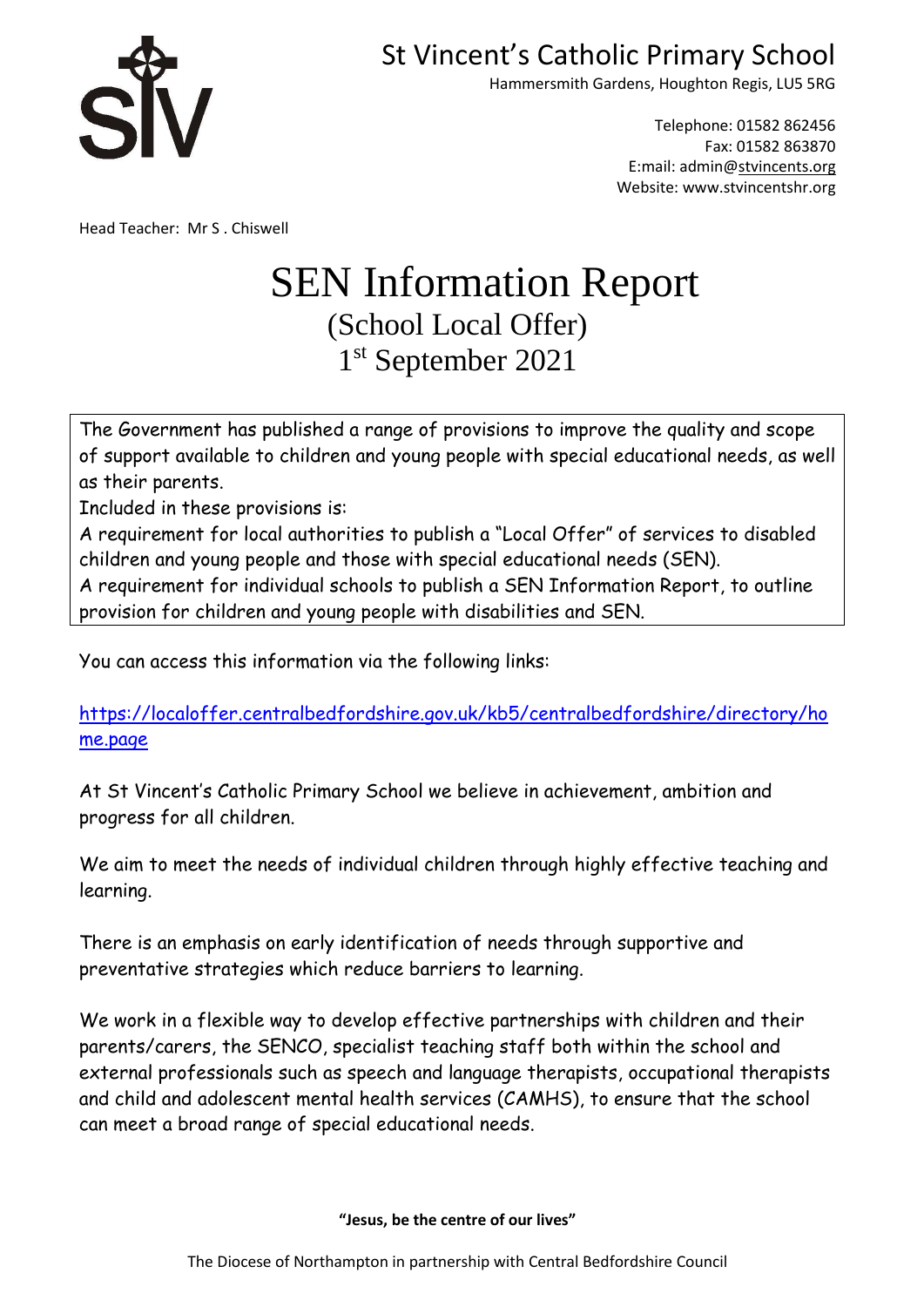

Hammersmith Gardens, Houghton Regis, LU5 5RG

Telephone: 01582 862456 Fax: 01582 863870 E:mail: admin[@stvincents.org](mailto:stvincents@cbc.beds.sch.uk) Website: www.stvincentshr.org

Head Teacher: Mr S . Chiswell

We undertake a rigorous system of monitoring children's progress, supporting academic achievement and personal achievement, by removing barriers to learning and use a wide range of strategies to foster a culture of lifelong learning and independent living skills for all children.

## **1. How does the school identify and organise support for children with special educational needs?**

The school is committed to early identification of special educational need and adopts a graduated response to meeting special educational need in line with the Code of Practice 2014.

We recognise that children with SEN or Disabilities may be identified by parents, teachers, support staff, outside agencies or any person involved with the child.

Please refer to the School's SEN Policy for more specific information. This is available on the School's website.

## **2. Who are the key people in the school available to discuss parental/carers concerns about their child's difficulties?**

Parents / carers who are concerned about the well-being or progress of their child should contact the child's class teacher in the first instance, who will liaise with the appropriate staff within the School.

General information on the School's policies and procedures, and communications with parents can be found on the School's website.

Parents/Carers can contact the school via telephone or letter and can make an appointment to see relevant staff.

Scheduled meetings with parents across the academic year include:

- Parent consultation meetings
- Transition meetings where appropriate
- Annual/Bi-annual Review meetings

**"Jesus, be the centre of our lives"**

The Diocese of Northampton in partnership with Central Bedfordshire Council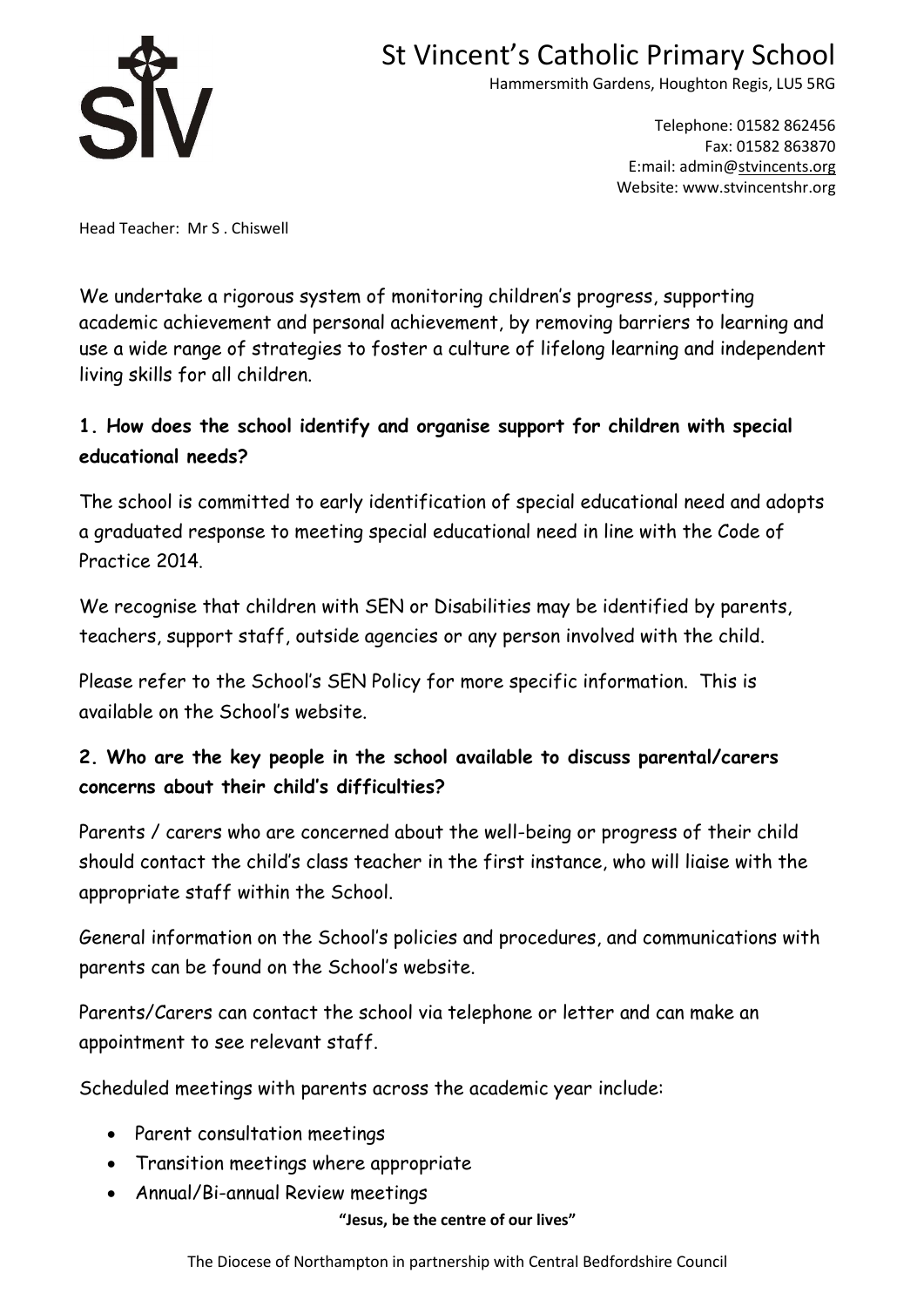

Hammersmith Gardens, Houghton Regis, LU5 5RG

Telephone: 01582 862456 Fax: 01582 863870 E:mail: admin[@stvincents.org](mailto:stvincents@cbc.beds.sch.uk) Website: www.stvincentshr.org

Head Teacher: Mr S . Chiswell

### **3. How will parents/carers be informed about a child/young person's progress within the school and how will his/her progress be measured?**

Progress will be measured through:

- Regular assessments
- Target setting with associated outcomes
- Personal Learning Support Plans/SEND Support Plans

Parents will be informed about progress through:

- End of Year reports
- Parent consultation meetings
- Telephone calls / emails / parental meetings in School if appropriate

## **4. What support will parents/carers receive if their child/young person has been identified as having special educational needs?**

Partnership with parents / carers plays a key role in enabling children with SEN to achieve their potential. The School recognises that parents / carers hold key information and have knowledge and experience to contribute to a shared view of the child's needs and the best ways of supporting them.

All parents / carers of children with SEN will be able to access support through:

- Initial meetings with relevant staff and regular opportunities to discuss progress, concerns and developments, and be involved in setting targets and agreeing outcomes
- Liaison with professionals
- Support from family workers / chaplaincy support

#### **"Jesus, be the centre of our lives"**

The Diocese of Northampton in partnership with Central Bedfordshire Council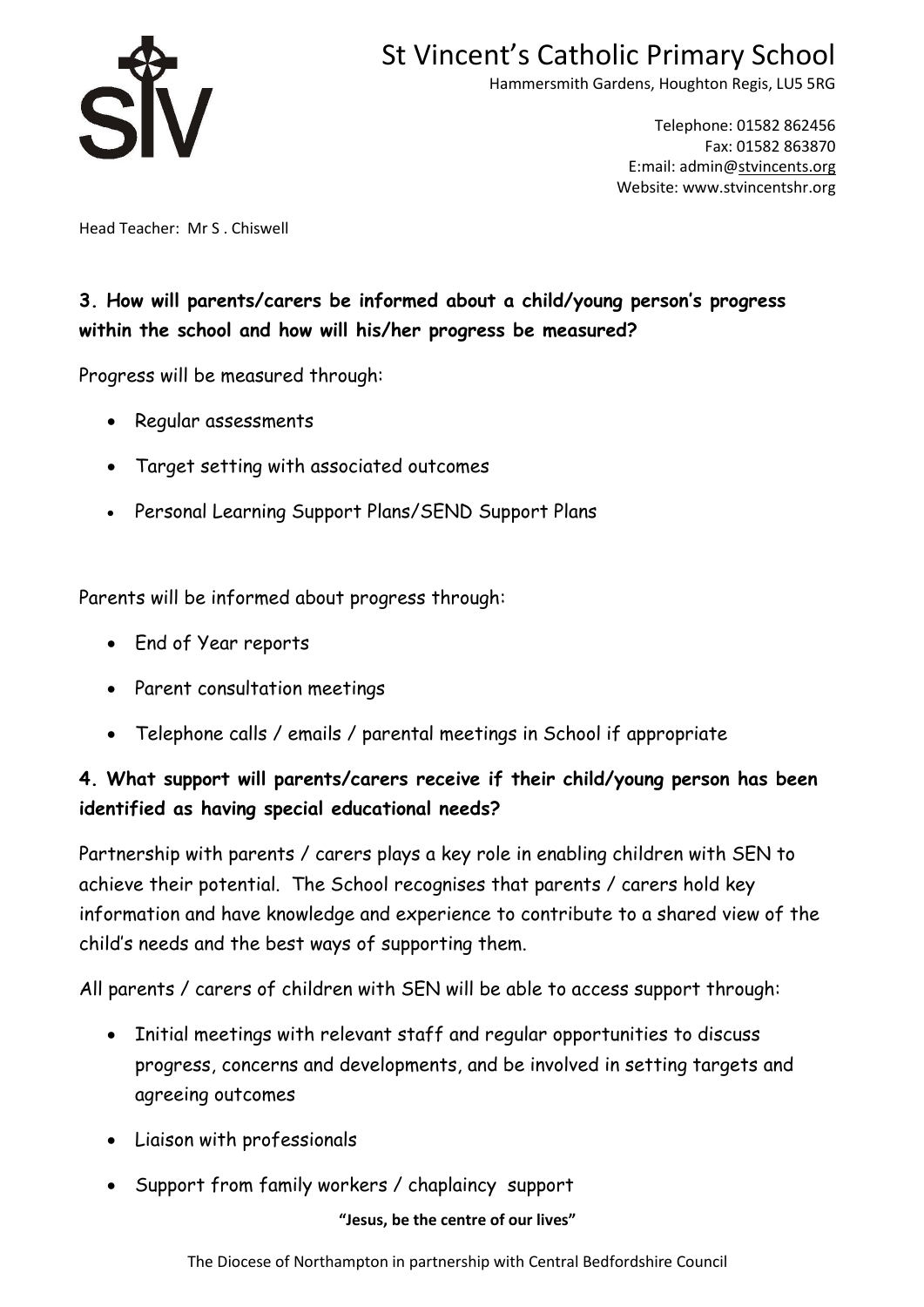

Hammersmith Gardens, Houghton Regis, LU5 5RG

Telephone: 01582 862456 Fax: 01582 863870 E:mail: admin[@stvincents.org](mailto:stvincents@cbc.beds.sch.uk) Website: www.stvincentshr.org

Head Teacher: Mr S . Chiswell

 Parents / carers may be signposted to relevant external agencies and support groups such as The Parent Partnership

### **5. What support is offered to ensure the wellbeing of children/young people with special educational needs and disabilities?**

In line with our Christian ethos, we are an inclusive school and strive to ensure the wellbeing of all our children/ young people regardless of their needs. We believe that all children/ young people have the right to an education that develops their God-given potential.

Wellbeing is supported through the following:

- Each teacher has a knowledge and understanding of children/ young people in their care
- Medical needs are addressed as required
- Some children may have a Care Plan
- Medicines are administered in line with the relevant policy
- Chaplaincy/ Family Worker supports children/ young people and their families
- Signposting to external agencies to support the wellbeing of the child
- In-school interventions , which may include
	- $\triangleright$  Self-esteem groups
	- $\triangleright$  Social skills groups
	- $\triangleright$  Lunch time support
	- $\triangleright$  Behaviour support strategies

Please refer to school policies for further information.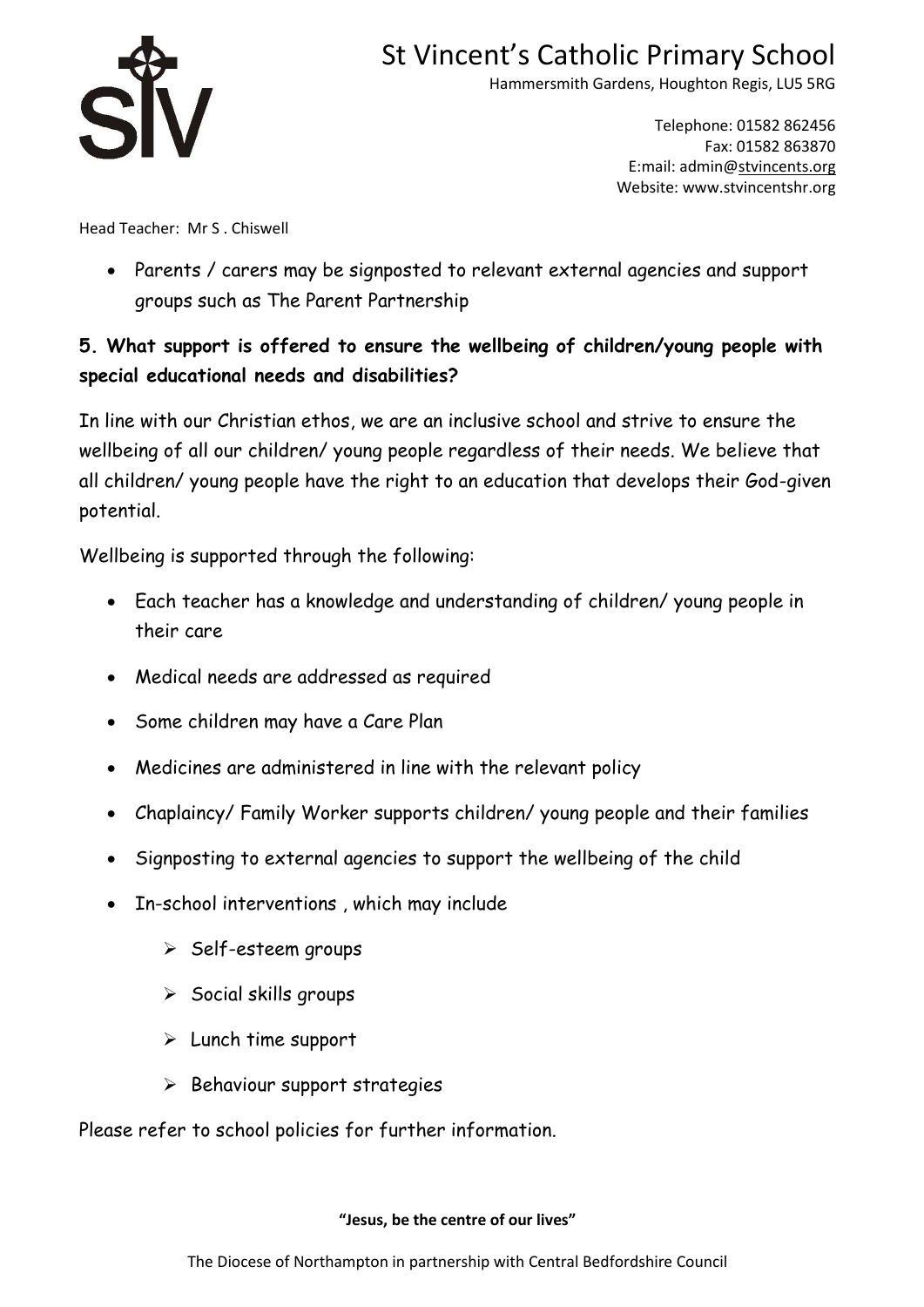

Hammersmith Gardens, Houghton Regis, LU5 5RG

Telephone: 01582 862456 Fax: 01582 863870 E:mail: admin[@stvincents.org](mailto:stvincents@cbc.beds.sch.uk) Website: www.stvincentshr.org

Head Teacher: Mr S . Chiswell

### **6. How will teaching be adapted to support the child/young person with special educational needs?**

All teachers are teachers of pupils with special educational needs. Special Educational Provision is underpinned by high quality teaching that is differentiated and personalised to meet individual needs and is compromised by anything less.

Differentiation may take the form of adapted resources, differentiated tasks and / or a modified curriculum.

The school SENDCO and external agencies may provide advice and resources to support teachers in delivering high quality teaching that is differentiated and personalised to meet individual needs.

### **7. What different types of support can the child/young person receive in school?**

All teachers have appropriate qualifications and are teachers of pupils with special educational needs. Special Educational Provision is underpinned by high quality teaching that is differentiated and personalised to meet individual needs and is compromised by anything less.

All teachers and support staff receive regular and appropriate training to ensure they are kept up to date with, and informed of new developments and research.

Individual staff may receive specific training to meet the needs of a particular child.

Support for children may vary according to their individual learning or medical needs, and could include:

- Participation in intervention groups which addresses their particular needs
- Timetables may be adapted to meet individual needs
- In-class support
- 1:1 or small group work to address the targets in a child's personalised learning support plan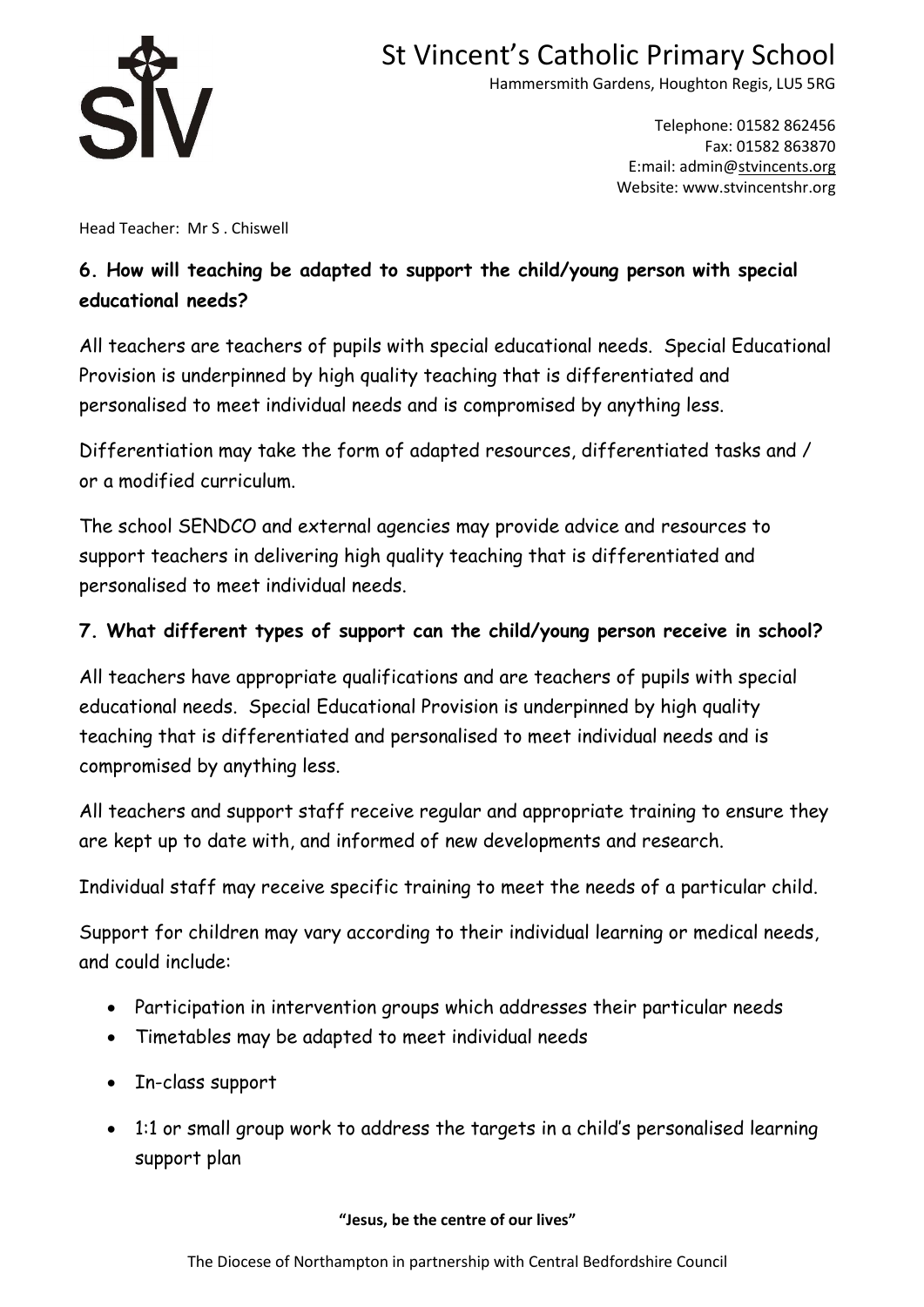

Hammersmith Gardens, Houghton Regis, LU5 5RG

Telephone: 01582 862456 Fax: 01582 863870 E:mail: admin[@stvincents.org](mailto:stvincents@cbc.beds.sch.uk) Website: www.stvincentshr.org

Head Teacher: Mr S . Chiswell

## **8. How will the school support your child/ young person in unstructured times such as lunchtimes and playtimes and enable her/him to have access to after school clubs, school trips and journeys?**

Additional support is available to enable all children to access and enjoy unstructured times, such as lunchtimes and playtimes.

Specific arrangements may be made for particular children to meet their individual needs during unstructured times in the School day.

Risk assessments for individual pupils and for particular activities are completed in conjunction with the SENCO where relevant and necessary. Support is provided on school trips and visits as required.

The School complies with the Disability Discrimination Act (2010) in making reasonable adjustments for students with SEND.

Parents are consulted and are involved in the planning of all school trips and educational visits.

### **9. How does the School involve children/young people in decisions that affect them?**

At St Vincent's Primary Catholic School we believe that each student is created in the image of God and is unique. All students have specific educational needs and are entitled to the best possible teaching support. Every student with SEN and disabilities in this inclusive school is entitled to fulfill his/ her optimum potential.

We aim to ensure that all learners express their views and are fully involved in decisions which affect their education as much as possible and as far as they are able.

This is achieved through the School Council, Chaplaincy meetings, Parent Consultation Days and participation in Annual Review meetings.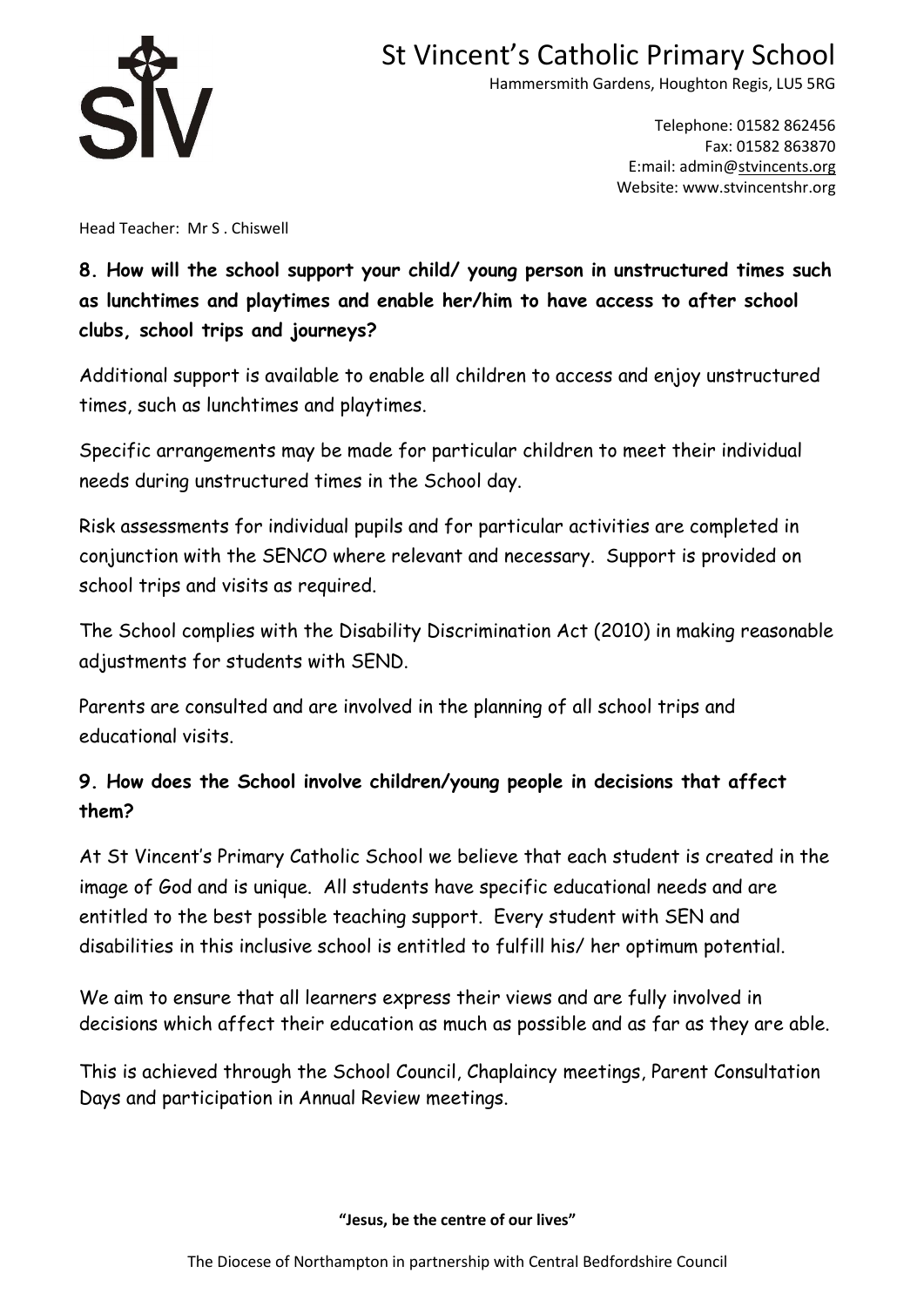

Hammersmith Gardens, Houghton Regis, LU5 5RG

Telephone: 01582 862456 Fax: 01582 863870 E:mail: admin[@stvincents.org](mailto:stvincents@cbc.beds.sch.uk) Website: www.stvincentshr.org

Head Teacher: Mr S . Chiswell

## **10. How are the school's resources allocated to support children/young people with SEND?**

The School allocates its' resources in accordance with the Local Authority Budget and individual pupil's Statement of Special Education Needs or Education and Health Care Plan.

A proportion of the School's delegated budget is available to pupils with identified Special Educational Needs and / or Disabilities. This budget is allocated to staffing, physical and educational resources, and staff training.

SEND support across the School is mapped, reviewed and evaluated on an ongoing basis by the SENCO and is allocated according to individual needs and advice from external professionals. The SENCO provides a written report evaluating the effectiveness of the SEN provision to the Governing Body at least annually and meets with the SEN Link Governor on a regular basis.

## **11. What services external to the school can provide support to children with SEN?**

As a School we draw upon the expertise of a wide range of external professionals to support students with SEND. They are used in School to provide observations, reports, advice for teachers and parents, and to attend professionals meetings.

The external agencies may include:

- Local Authority Special Educational Needs Service (SENS)
- Educational Psychology Service (EPS)
- Early Years Support Team (EYST)
- Autism Team
- Child and Adolescent Mental Health Service (CAMH)
- Child Bereavement, Trauma and Emotional Wellbeing Service (CHUMS)
- Early Intervention and Prevention Service (EIPS)
- Speech and Language Therapy Service (SALT)
- Occupational Therapy (OT)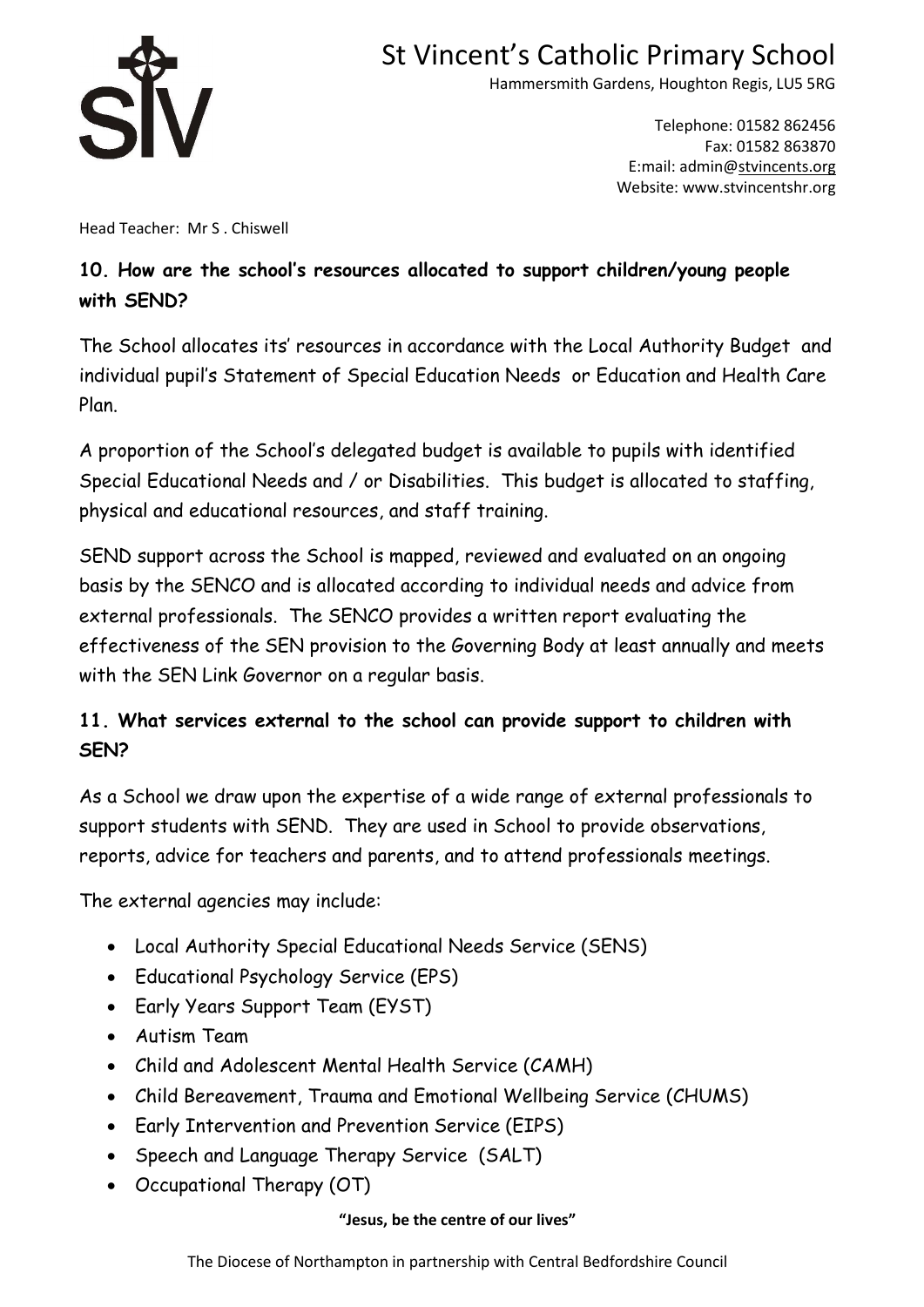

Hammersmith Gardens, Houghton Regis, LU5 5RG

Telephone: 01582 862456 Fax: 01582 863870 E:mail: admin[@stvincents.org](mailto:stvincents@cbc.beds.sch.uk) Website: www.stvincentshr.org

Head Teacher: Mr S . Chiswell

- The Hearing Impaired Team (HI)
- The Visually Impaired Team (VI)
- The Edwin Lobo Child Development Centre (ELC)
- School and Community Nursing Service
- Social Services
- The Virtual School for Looked After Children (LAC)
- Young carers
- Any other relevant professionals

### **14. How accessible is the setting/school environment?**

St Vincent's Catholic Primary School is not fully wheelchair accessible; however, adaptations and reasonable adjustments are made as necessary, including:

- Access into School premises
- Adaptations to timetable
- Provision of equipment and aids
- Disabled toilet and changing facilities

Please refer to the School's Disability, Access and Equality policy which is available on the School's website.

### **15. Who can parents/carers contact for further information at the early years setting/ school?**

Parents / carers who are concerned about the well-being or progress of their child should contact the child's class teacher in the first instance, who will liaise with the SENCO/ Headteacher, where appropriate to provide additional support / intervention. General information on the School's policies and procedures, and communications with parents can be found on the School's website.

If your child has additional needs and you are considering applying to the School, please contact the Headteacher / SENCO via the School office for an initial visit and details on how to apply. Applications for students with a Statement of Special Educational Needs or Education and Health Care plan should be made in conjunction